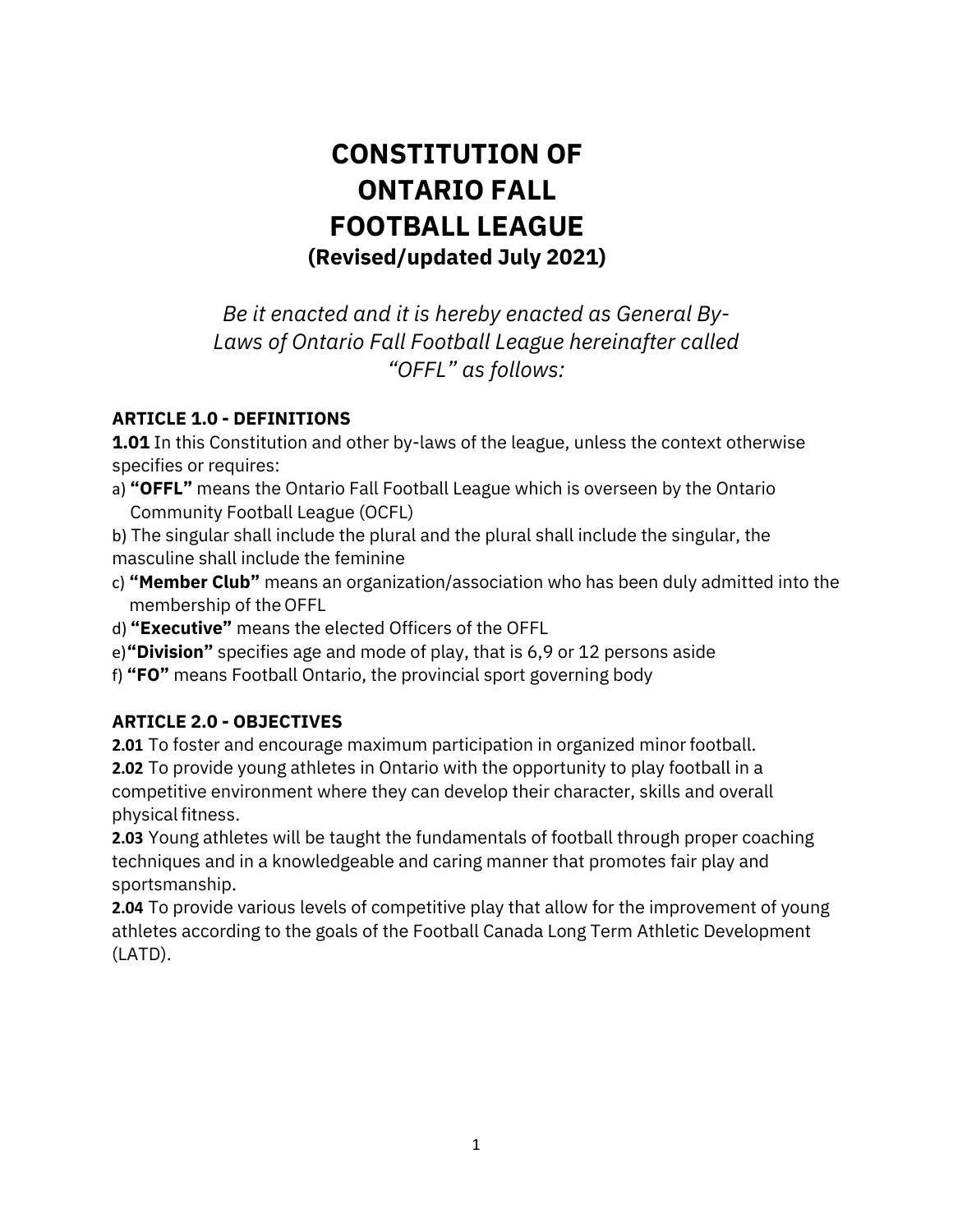## **ARTICLE 3.0 - MEMBERS OF THE CLUB**

**3.01** Membership in the OFFL shall be comprised of Member Associations that shall agree to abide by and comply with the OFFL Constitution and By-Laws.

Terms of Admission for Member Clubs are:

a) A properly organized association of amateur football that is willing to comply with and abideby the Constitution and By-laws of the OFFL.

b) A centre sanctioned by the FO to operate a spring or fall season football program. The OFFL will align itself always with the most current FO definitions regarding sanctioning.

c) Willing to act in the best interest of the OFFL, not the best interest of an individual centreand treat with respect all the other members of the league.

d) Associations applying for membership must do so in writing prior to January 31 for admission in the current year. After January 31, the league Executive may accept new associations on a probationary basis with any restrictions they deem appropriate.

**3.02** The following are Member requirements:

a) Any centre making application for membership to the OFL shall normally be expected to enter the minimum of a team in each of the U8, U10, U12 and U14 divisions for the most favorable consideration.

b) Applications made with the declared intent of participating at fewer than the aforementioned minimum of U8, U10, U12 and U14 divisions will be accepted on the basis of the best interest of football in general and OFL in particular at the time of application.

c) Members who do not meet the basic criteria of one team will be immediately consideredno longer a member and is removed from the OFL's membership list.

d) A member organization that has lost its membership under Article 3(c) may have their membership status reviewed if they are able to re-enter a team for the following year(season). They must re-affirm that entry for the next year (season) at the Annual General Meeting.

e) When any centre does not fulfill their membership commitments to the league they are subject to review and possible expulsion by a 2/3 majority vote of the board of directors.

**3.03** It is each member organization's responsibility to:

a) Provide representatives to participate in the OFFL Executive.

b) Provide its teams with properly approved protective equipment and uniforms.

c) Participate fully in all OFL activities; all organizations in the OFL must receive a minimum eight (8) days notice of any League meeting. Every organization must have at least one (1) member at every OFFL Meeting. For every OFL meeting that is not attended by the organization, a \$50.00 fine is due.If any organization misses three Board Meetings per year, their membership will be placed under review.

d) Ensure that all individuals affiliated with that organization are familiar with the OFFL Constitution, By-Laws and Regulations as well as any other restrictions and obligations.

**3.04** All members must abide by and act consistent with the by-laws of the league and the membership privileges of any member organization who fails to do so may be revoked. Copiesof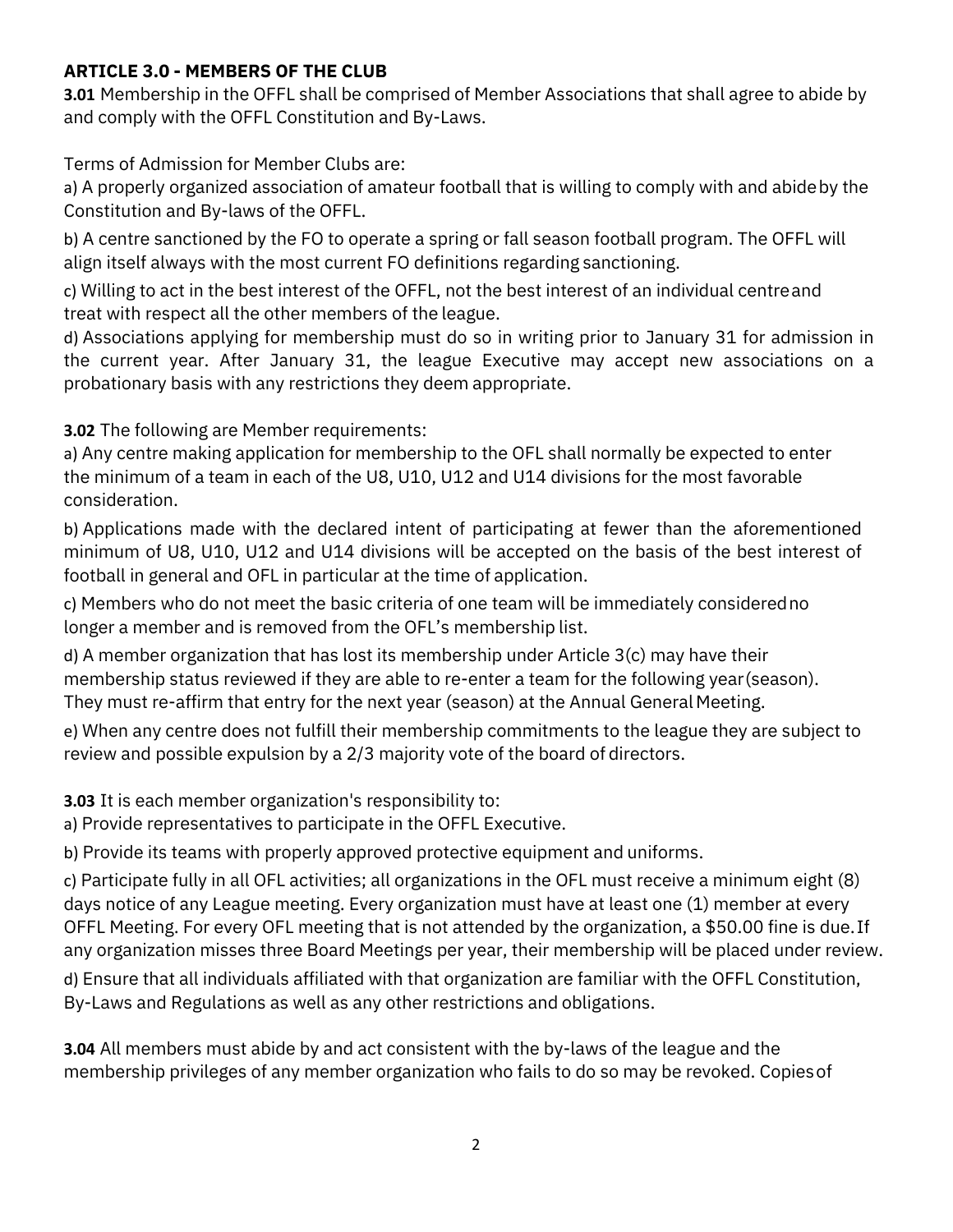the by-laws are on file with the league secretary and are available for viewing by any member in good standing of the league. Any member organization may have its membership revoked at any time for conduct detrimental to the OFFL by 2/3 vote of the Member Clubs

**3.05** All Associations that are currently members of the OFFL can be found listed in alphabetical order in the by-laws.

**3.06** The following membership fees will be assessed for OFFL:

a) Initial fee for first time entry for an association is \$800.00 (\$300.00 administration plus \$500.00 Performance Bond - see Article 18.02) payable at the time that the OFL Board of Directors votesfor the association's acceptance into an OFFL game schedule. This Initial fee can be reviewed and changed by the OFFL Member Clubs on an ongoing basis.

b) A yearly fee thereafter of \$300.00 per Member Club payable at the Annual General Meeting.

c) A yearly \$300.00 fee per team entry to be determined by the Member Clubs payable when the required numbers of players are registered to form a team.

d) If an organization withdraws a team commitment after the commitment date, they will be subject to a \$500.00 fine per team contracted. The organization must also pay the registration fee per team for the original commitment.

e) Any member organization failing to pay their annual membership fees in accordance with above may, on the 2/3 vote by the Member Clubs, be suspended from membership privileges.

## **ARTICLE 4 – MEMBER CLUBS**

**4.01** The Member Clubs shall have ultimate and full operational control of the affairs of the OFFLsubject only to the provisions of the Constitution and shall consist of: a) *Member Club Representatives* who are appointed by each member association. There must be at least one representative available at each meeting from each Member Club. b) A managing *Executive* will be elected by a simple majority vote from the eligible voters at the annual general meeting. Positions will be filled by representatives appointed by each Member Club.

**4.02** The Member Clubs shall consist of at least one representative from each member organization. Where a member organization fails to attend three (3) consecutive meetings without, in the opinion of the board, having a reasonable cause therefore or fails to perform any of the duties allotted to their organization, the Secretary shall advise the relevant club and actions may be sanctioned by the board up to and including suspension from the league until the next Annual General Meeting.

**4.03** The Member Clubs shall elect an Executive exclusively from representativesof its members. Where a vacancy occurs on the Executive (other than the President), the Member Clubs will elect from amongst its own representatives to fill the vacancy.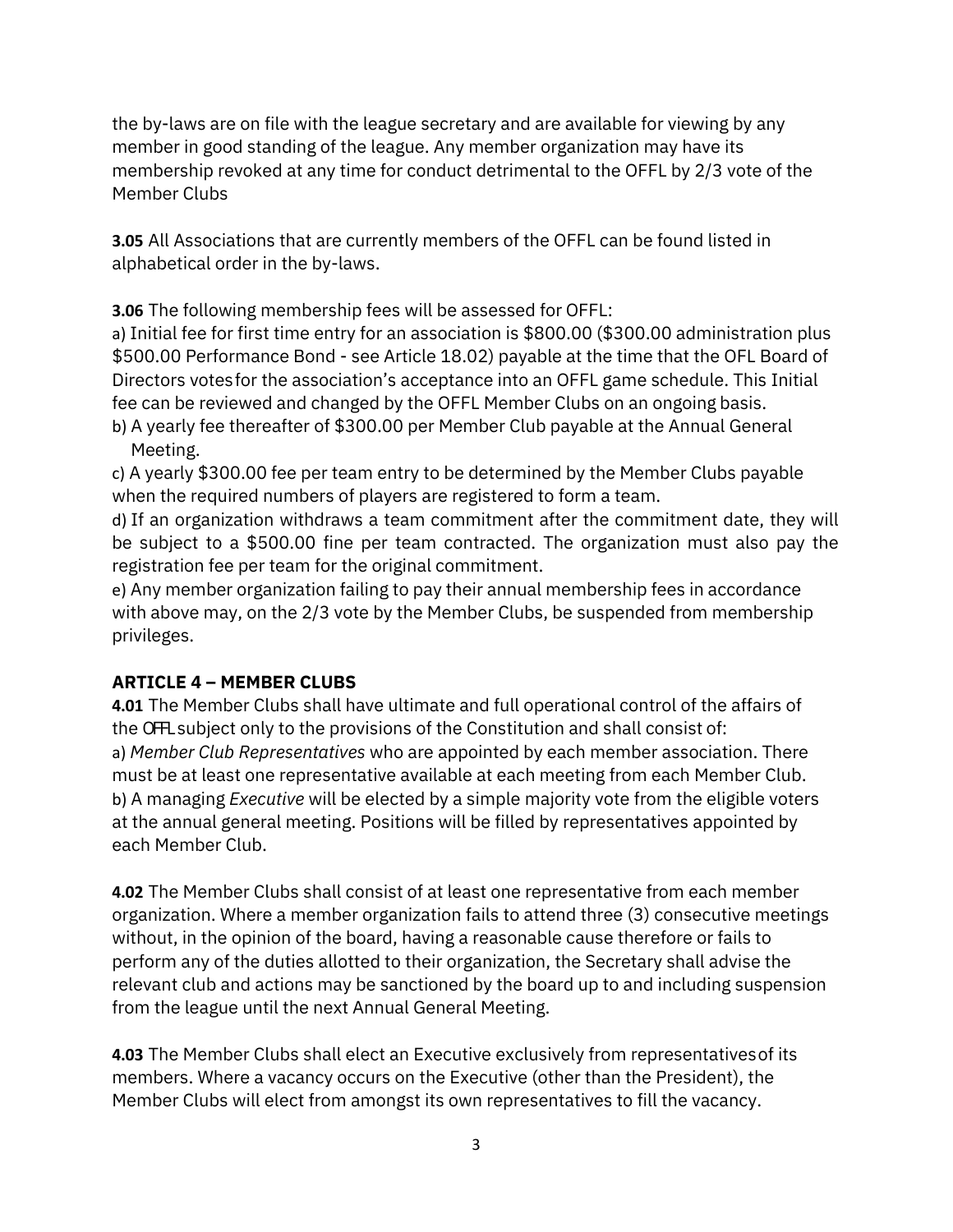Representatives from a member organization standing for an Executive position must be present to be elected. The newly elected Executive will have all the powers and responsibilities of that office for which he/she has been elected. If it is the position of President, then the Vice President will step into that role and a new Vice President will be elected.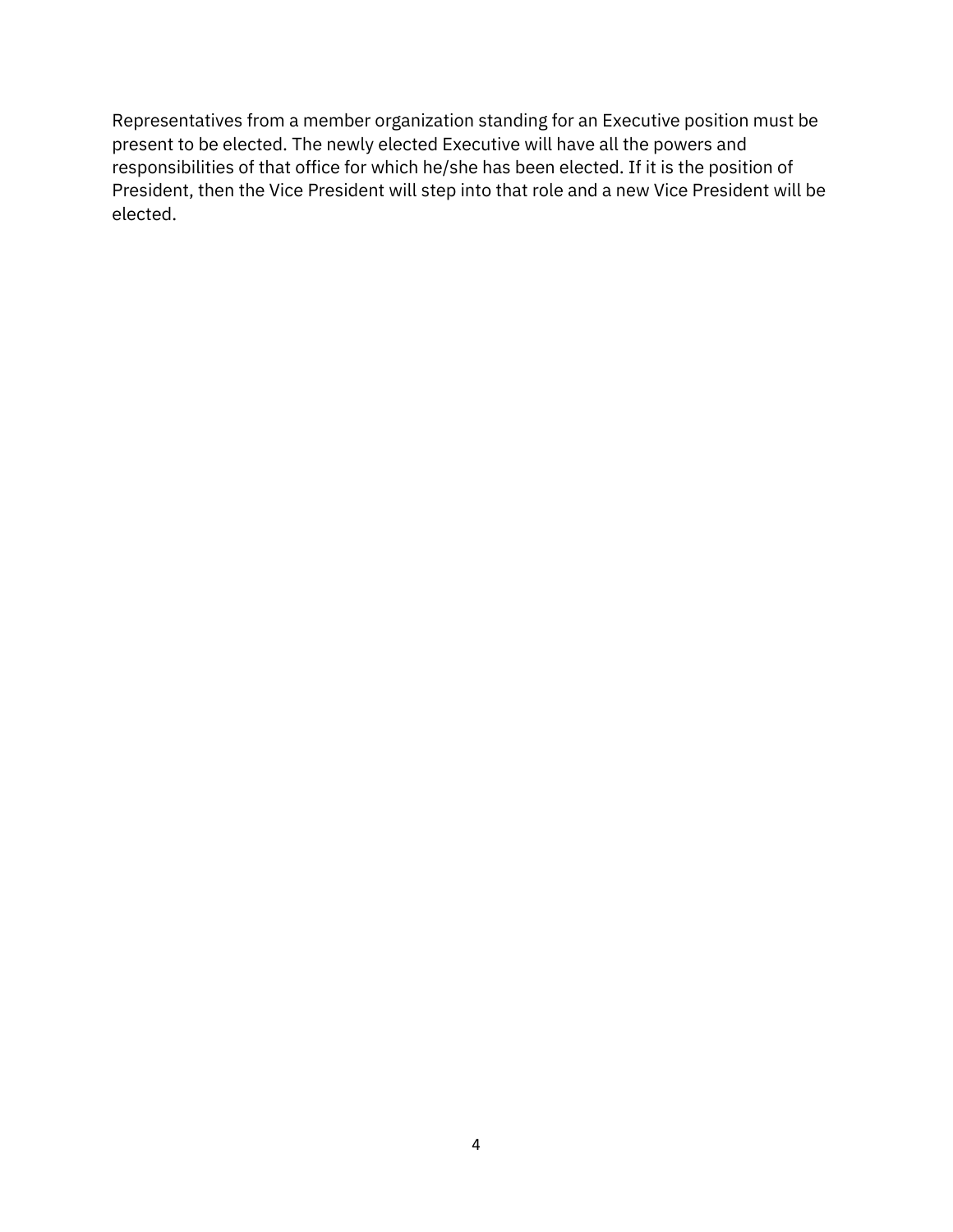**4.04** The Member Clubs may, at its discretion, elect an independent director to sit on the Executive and hold any office on the Executive.

**4.05** The Executive of the league's Member Clubs shall manage the league's activities between Member Club meetings but cannot act unilaterally on items that are contrary to the league's Board direction. Any decisions made by the Executive Committee between Board meetings must be presented at the next Board meeting for ratification.

**4.06** The Executive Committee shall consist of:

a) *President* - It shall be the duty of the **President** to preside at meetings of the OFL Board of Directors. It shall be the responsibility for the President to be the liaison between the Directors and the Executive and will act on the request of the Directors. The President will be the official spokesman and point contact for the OFFL and shall perform such duties as may be required by the Directors.

b) *Vice-President* - The **Vice-President** will preside at meetings of the OFFL, in the absence of the President and will be responsible for the ongoing operations of the OFFL. The Vice-President will regulate functions, camps, exhibitions and regular & postseason games under the auspices ofthe OFFL to ensure the integrity of the league is always upheld and perform such duties as may be determined from time to time by the Member Clubs.

c) *Treasurer* - The **Treasurer** shall be the custodian of the books of account and accounting records of the League required to be kept in a manner acceptable to the Board of Directors and shall at all times be open to inspection by the Member Clubs, prepare and submit a financial statement at each Member Clubs meeting showing the receipts and disbursements, the accounts receivable and the financial position of the OFFL, provide a written report at the Annual Meeting, oversee the financial aspects of the activities performed by any other member of the league charged with accepting or depositing funds on the behalf of the OFFL and perform such other duties as may be determined from time to time by the Member Clubs.

d) *Secretary* - The **Secretary** shall have the custody of the official records of the league including the insurance documents, and all official correspondence, keep the official record of all meetings, mail, send or email copies of all minutes to all Directors and maintain a league file for membership, give notice of all meetings in the manner prescribed by the Constitution and perform such duties as may be determined from time to time by the Member Clubs.

e) *Registrar* - The **Registrar** shall inspect the registration records of all members of the leagueand perform such duties as monitoring registrations, numbers of players on a team, assisting with territory development with new franchises, a written report at the Annual Meeting.

f) *Eastern Director at Large* - The **Eastern Director at Large** shall perform such duties as may be required by the Executive and/or Member Clubs.

g) *Western Director at Large* - The **Western Director at Large** shall perform such duties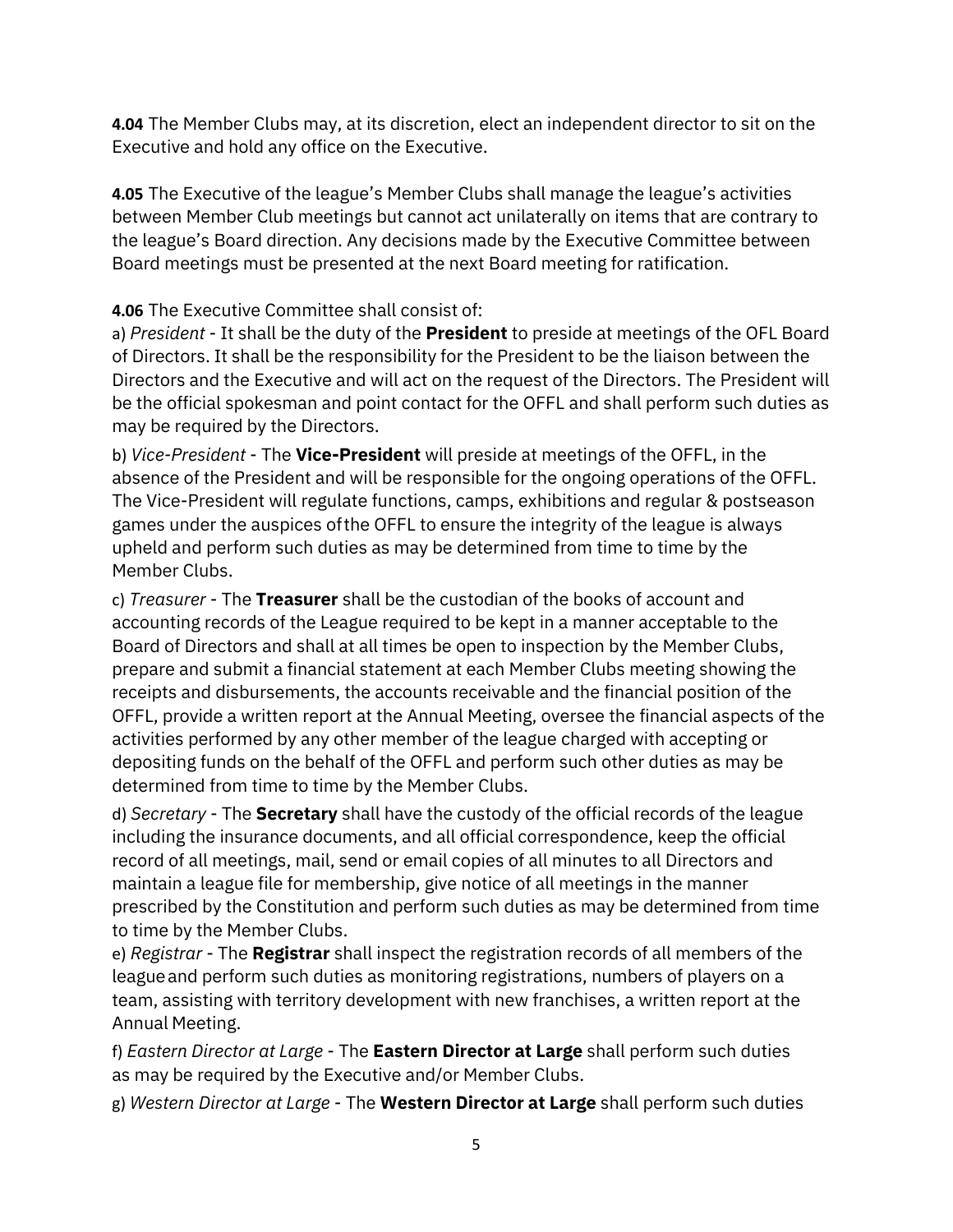as may be required by the Executive and/or Member Clubs

h) *Communications Director* – The Communications Director is responsible for crafting and implementing, with the support of the Executive, the Communications Strategy. They work with partners to engage interns to support the mechanics of the portfolio.

**4.07** The following specific responsibilities shall be managed by the Executive Committee andother Director committees as required:

a) Fund Raising

b) Scheduling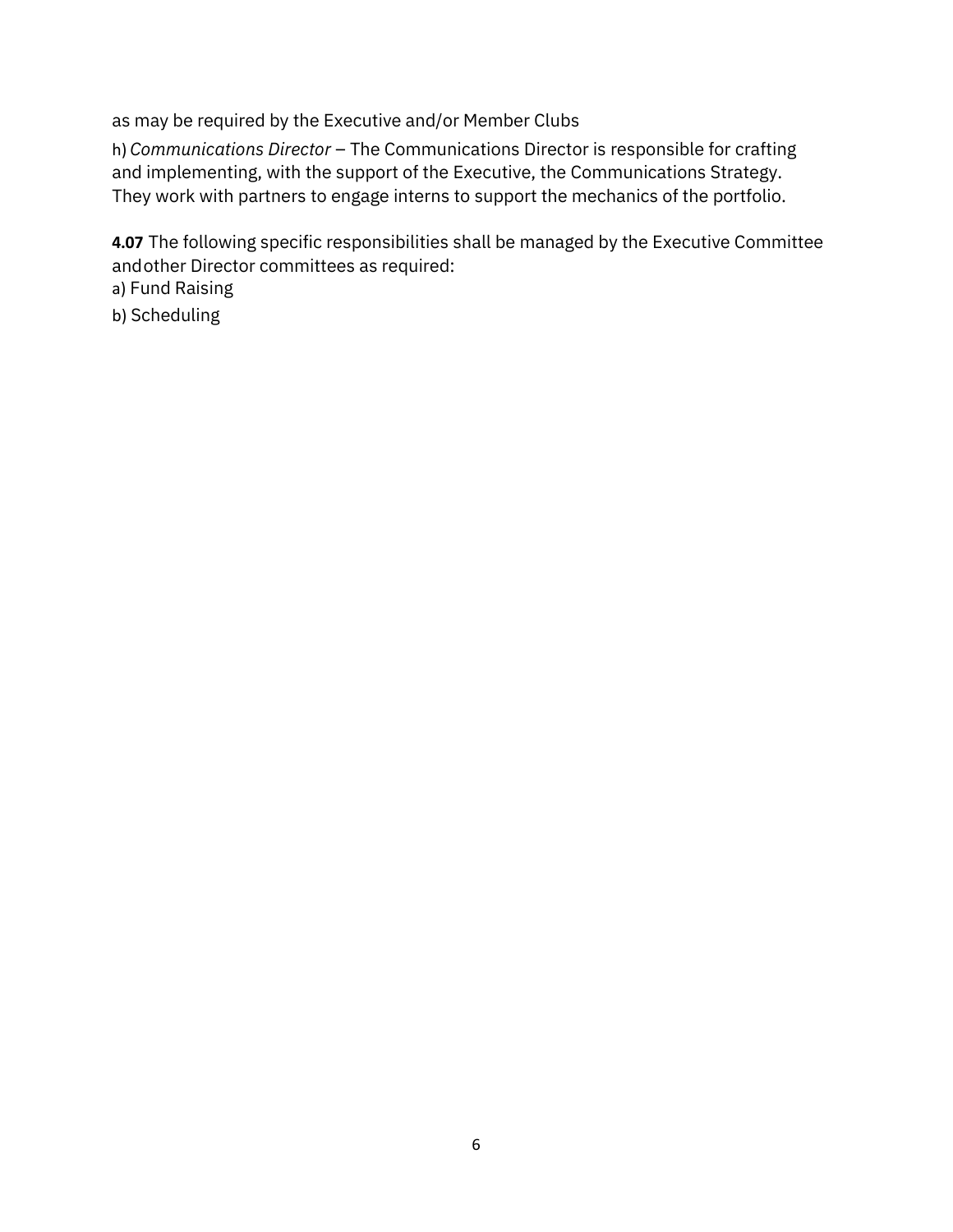c) Statistics d) Publicity e) Misconduct f) Trophies and Awards g) Post Season Coaches' Workshop and Banquet h) Other activities as arise from time to time

**4.08** Should the public activities or statements of a Member Club be deemed to be not in the best interests of OFFL, the Executive may, at its' discretion, levy fines, sanctions or other disciplinary rulings, including removal of a member organization's representative with respect to such activities or statements. Such action may be considered at any board meeting or AGM and shall be governedby 2/3 majority of the voting members.

**4.09** Members of the Member Clubs and their families shall not enter into any business arrangement with OFFL in which they are interested directly or indirectly, except with the unanimous consent of the Executive.

**4.10** No Member of the Executive shall be paid or kind for service rendered in their capacity as an Executive of OFFL. Any party including Executive and Member Clubs can and shall be reimbursed for legitimate approved expenses while carrying out their duties on behalf of OFFL.

**4.11** No representative of a Member Club is eligible to be elected to the office of President unless themember has previously served at least one term as an Executive of OFFL and is a current team executive of a Member Club.

## **ARTICLE 5.0** - **MEMBERSHIP MEETINGS**

**5.01** There shall be three (3) types of meetings of the OFFL:

- a) Annual General Meeting
- b) Member Club Meetings as called by the OFFL President
- c) Executive Committee Meetings

**5.02** The Annual General Meeting shall be held on or within seven (7) days of the second weekend of February each year. The agenda to be the responsibility of the outgoing ExecutiveCommittee:

- a) Notification of this meeting and an agenda is to be sent by the secretary to each organizationtwo
- (2) weeks prior to the annual general meeting.

b) All representatives may have speaking privileges at the annual general meeting, but voting privileges are restricted to one vote for each member organization regardless of the numberof representatives at the meeting.

c) Adoption of general motions and Constitutional, By-Laws and/or Playing Rules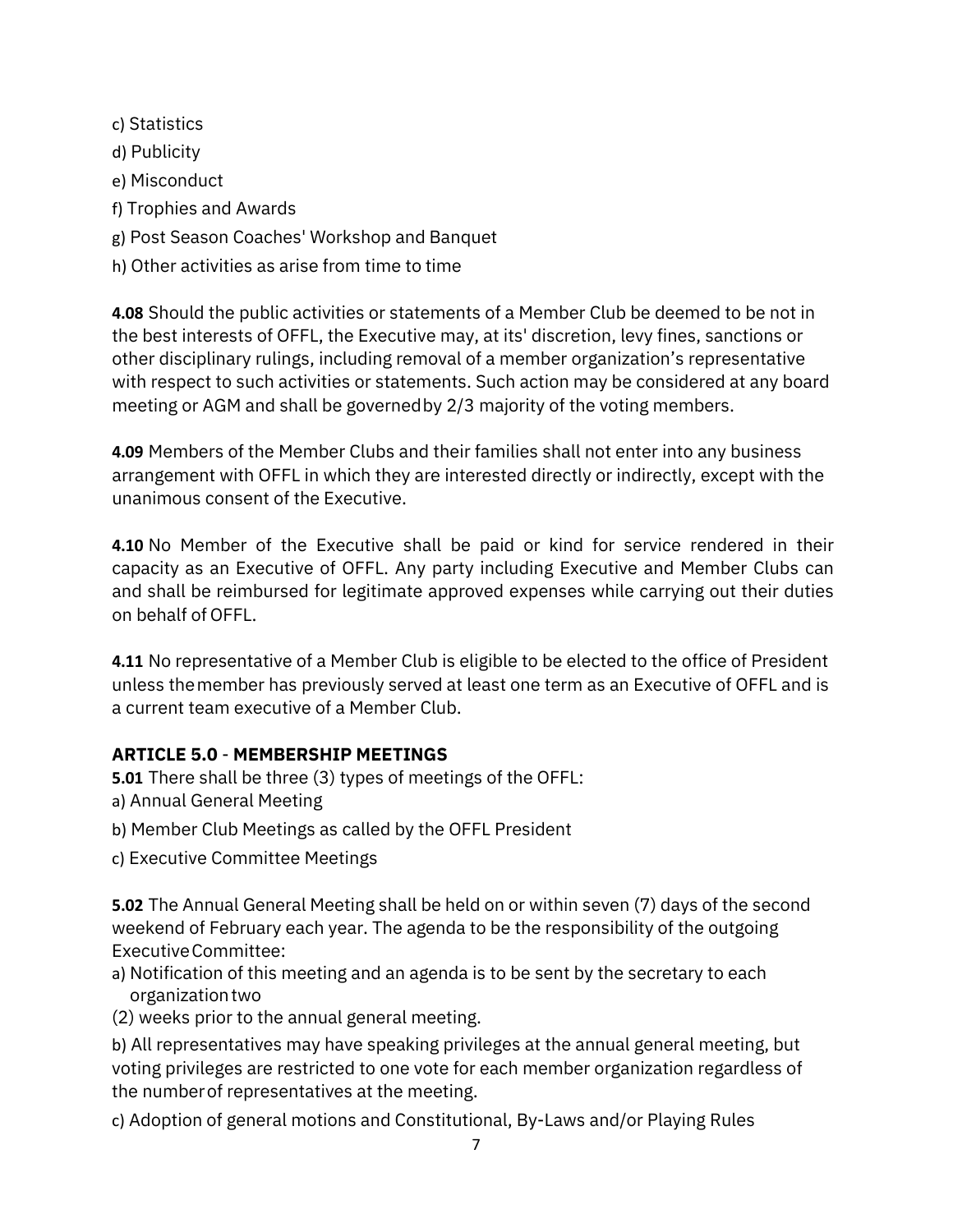amendments require a 2/3 majority.

d) Attendance at meetings shall be open to interested observers or invited guests where the President grants permission.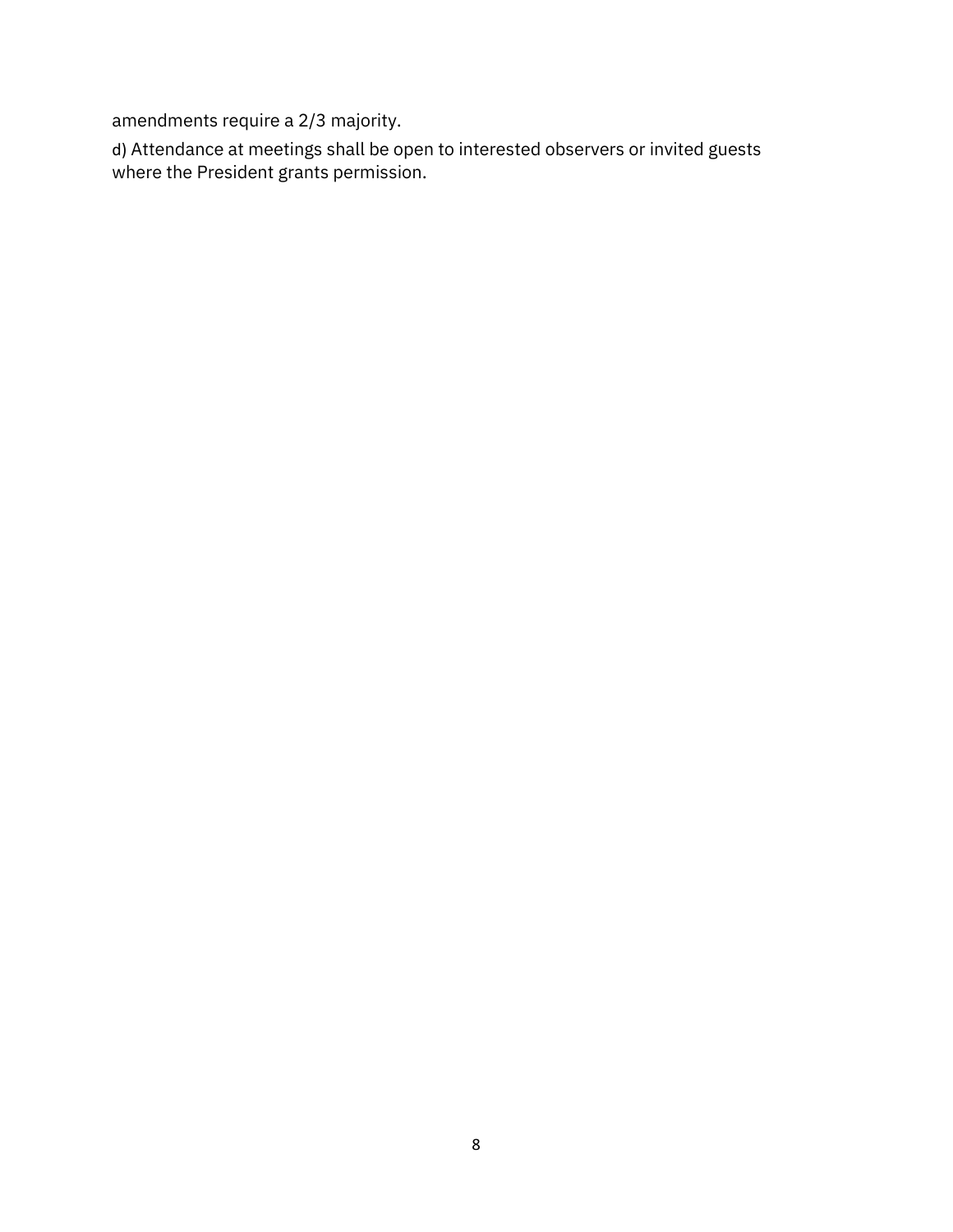**5.03** Where notice of a meeting is communicated to the Member Clubs it will be deemed to be received generally by the members of the league. The accidental omission to any member or the non-receipt of notice by any member shall not invalidate any resolution passed or anyproceedings taken at the meeting.

**5.04** Any proposed amendments to the Constitution, By-Laws and/or Playing Rules must be submitted in writing to the President of the league at least thirty (30) days prior to any meeting of the club and provided to the member associations at least twenty-one (21) days.

**5.05** An executive committee meeting must be called at the request of at least two separate members of the executive committee or by the president. A quorum for a meeting of theExecutive is 2/3.

**5.06** The Executive shall meet each month, at a centres designated meeting place or via on line medium such as Zoom or Microsoft Teams. The selected location will be decided upon at the previous meeting. The president shall chair such meetings, orin his/her absence, the Vice President or Registrar will chair the meeting. Any decisions arising out of a properly called board meeting shall be binding on the league and member clubs.

**5.07** The President may call a meeting of the league membership whenever they deem necessary and shall notify each Member Club either verbally or in writing. The President may call a meeting of the league membership when requested to do soby four (4) or more Member Clubs

**5.08** A quorum for a meeting of the Member Clubs shall consist of a simple majority ofall members of the Member Clubs in good standing and three (3) Executive Members.

**5.09** Changes to the Constitution, By-Laws and/or Playing Rules can only be made at a Member Clubs meeting. A Motion for changes can be made at any meeting and voted upon unlesssuch vote is objected to by any member organization. In the case of such objection, a Notice of Motion for changes must be made and voted on at the next scheduled meeting.

## **ARTICLE 6.0 - VOTING PRIVILEGES**

**6.01** Each organization shall have voting privileges of one (1) vote at any meeting.

**6.02** Voting positions are provided to member organizations based on being current on allfees, monetary obligations and financial penalties within ninety (90) days prior to the meeting.

**6.03** Members must be in attendance to exercise their voting privileges. **Proxy votes arenot allowed.**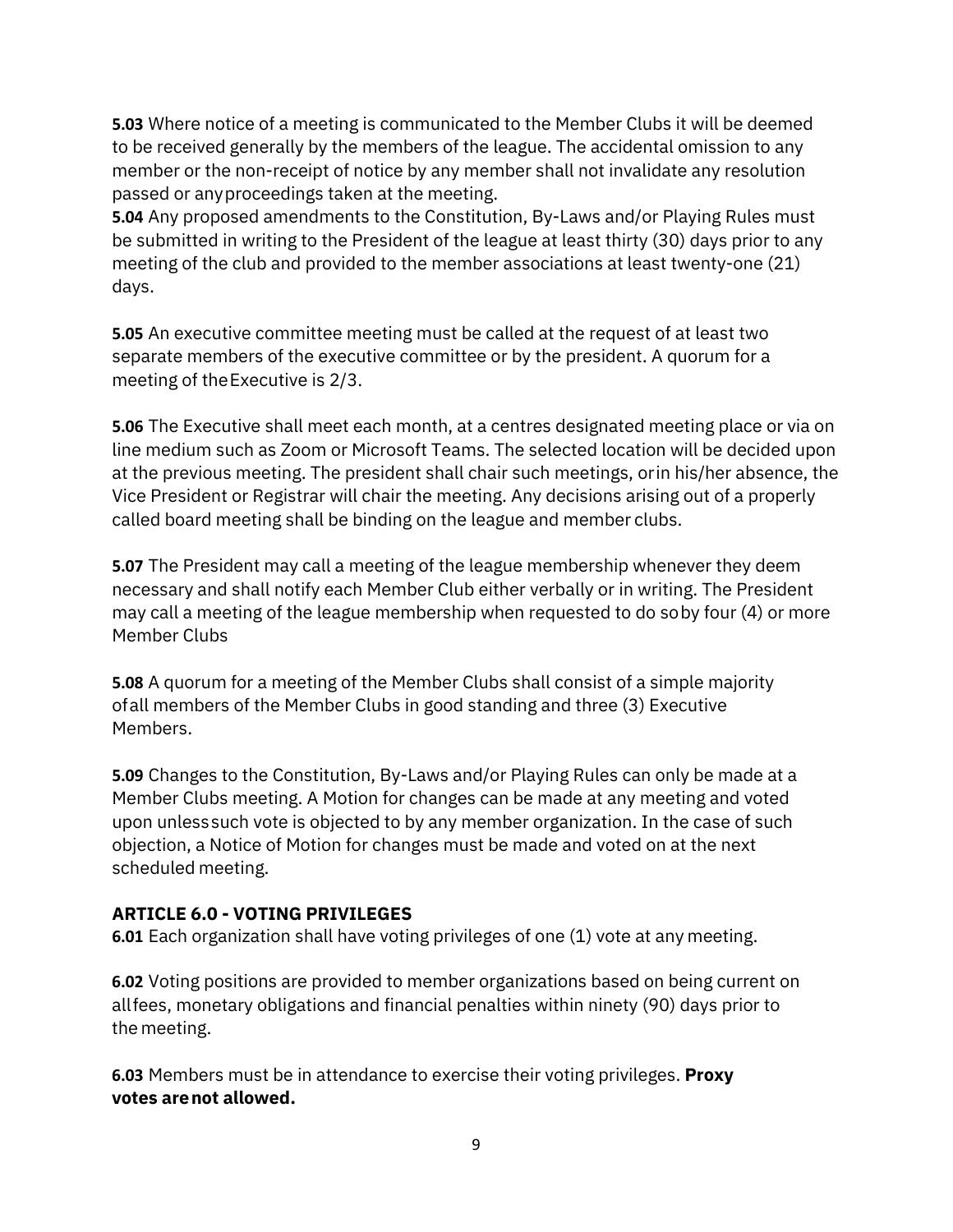## **ARTICLE 7.0 - FINANCES**

**7.01** Only the President, Vice-President and the Treasurer are authorized to sign cheques in the name of the OFFL. The signature of the Treasurer and one of the shall be required on all cheques.

**7.02** The fiscal year end of the OFFL shall be the 31st day of December.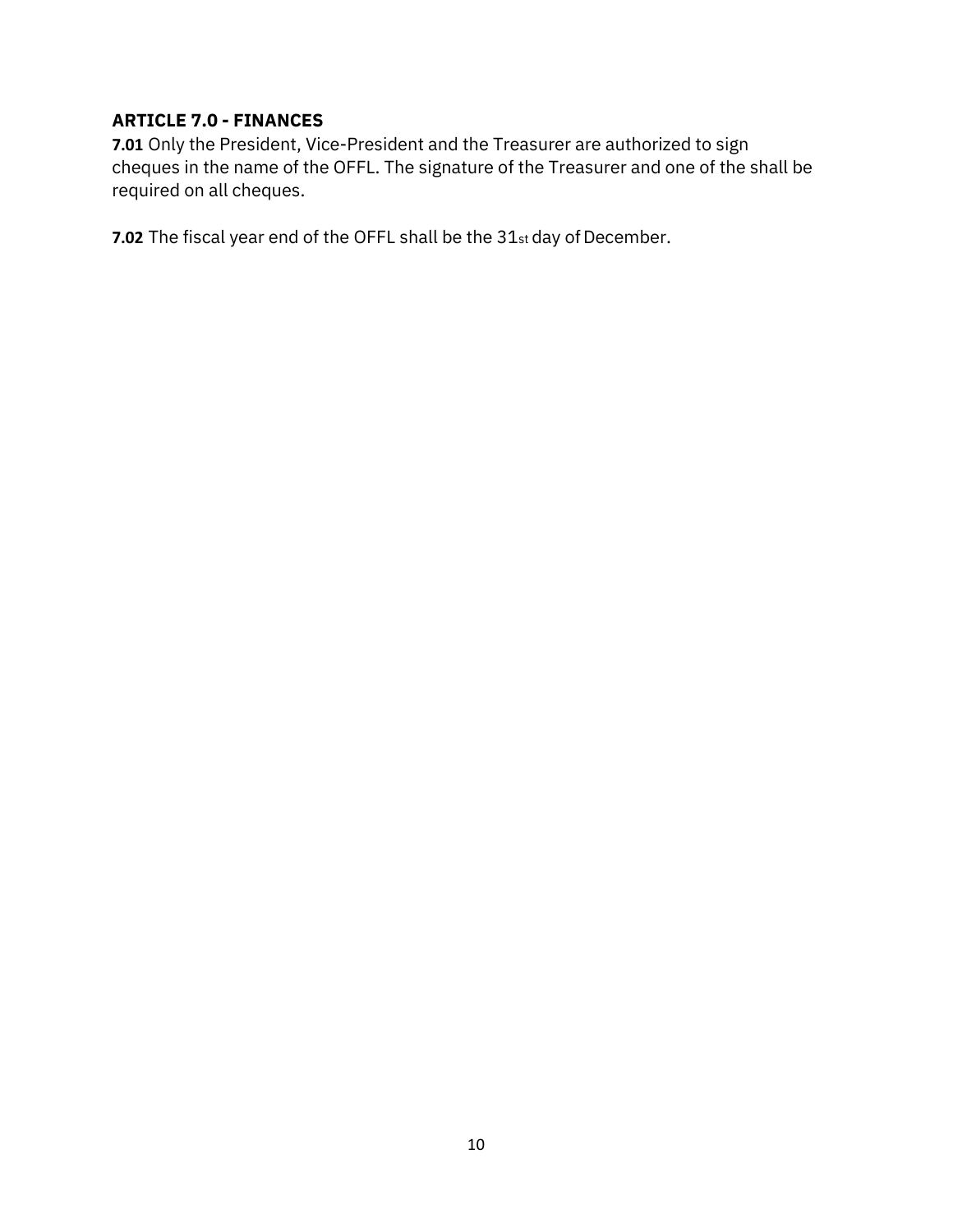**7.03** The financial records shall be properly reviewed annually and the financial statement shallbe presented at the annual general meeting. The Treasurer shall provide a report of the league's financial condition at each regular monthly board meeting.

**7.04** Members with signing authority may not be related to the Treasurer.

**7.05** Cheques made payable to any member who has signing authority must have chequessigned by two other signing authorities.

**7.06** The treasurer shall issue a receipt to evidence any monies received by the club and a duplicate receipt shall be kept and recorded by the treasurer.

## **ARTICLE 8.0 - SAFETY AND LIABILITY**

**8.01** Any damage or injury or loss suffered by any person or organization because of any direct or indirect actions of the league or of anyone acting on the leagues behalf, shall be the sole liability of the league and no member of the league shall be held personally liable. No members of the league are authorized to act on behalf of the league without the formal consent of the league, granted by the majority vote of the Board of Directors. Any member or person purportedly acting on behalf of the league without necessary authorization does so strictly at his own risk and liability. Should the league contribute or loan property or equipment to individuals or organizations, such is done with the understanding that the receiver will utilize the property at his own risk and agrees not to hold the league or any members thereof liable for damages that may result from any defect or shortcoming in the foresaid property.

**8.02** No team shall participate in a game scheduled without the presence of a qualified personto tend to any medical or athletic injuries.

**8.03** Members shall adhere to equipment manufacturer's recommendations for equipment testing, refurbishing and replacement.

**8.04** Members shall have adequately trained or experienced personnel supervise the fittingof player equipment issued by the Members.

## **ARTICLE 9.0 - LEAGUE RESPONSIBILITIES**

**9.01** OFFL will be responsible to:

- a) Provide as many games as schedule permits per tier/division.
- b) Provide trophies for the championship & runner-up teams.
- c) Host the league Championships at a site to be determined by the Competition Committee along with the Executive
- d) Provide assistance and co-ordinate recruitment.
- e) Schedule the OFFL Championship Day(s) to be no later than the second weekend in November.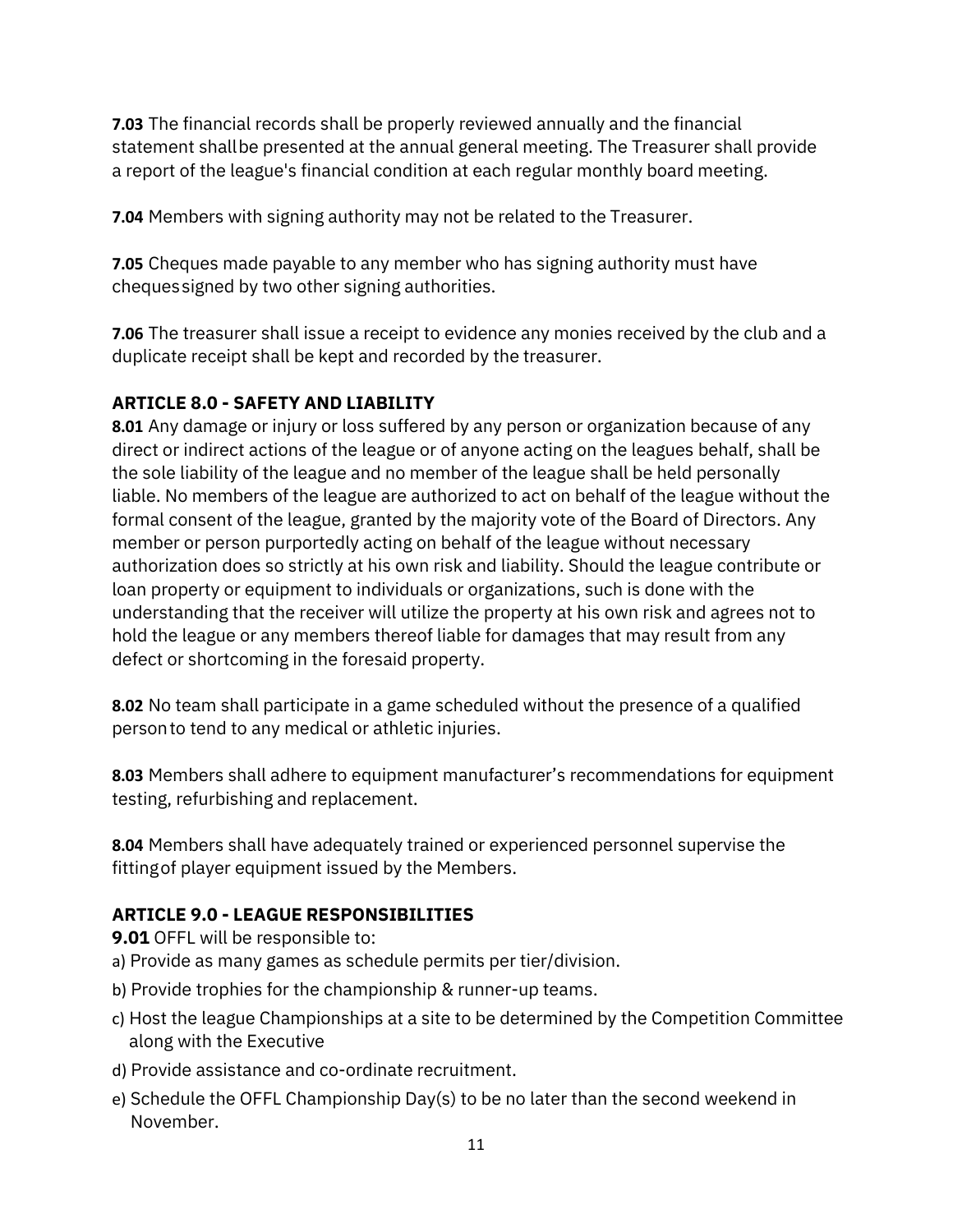# **ARTICLE 10.0 – GENERAL**

**10.01** The OFFL Constitution and By-laws as shown in this book are intended as a general guide and cannot specifically cover each situation that may arise, the President in regular or special meetings, with a quorum of the OFFL Member Clubs, will have authority to interpret and decide to thebest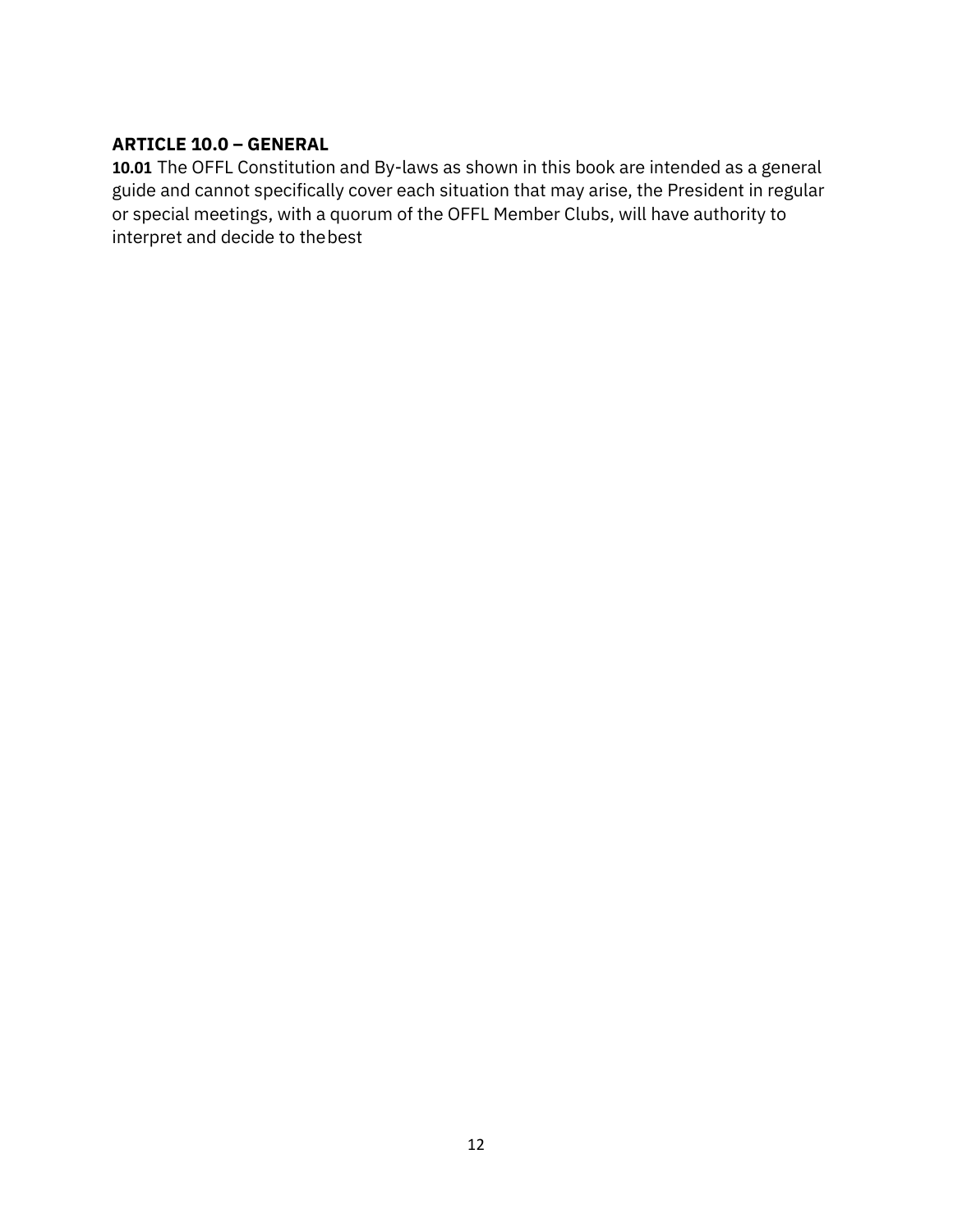of their judgment about all the circumstances or any special case, any matter pertaining to any and all clauses contained herein. Their decision shall be final. The OFFL Member Clubs may appoint an Advisory Committee comprised of past presidents, and other members to advise on matters presented.

**10.02** Any member who fails to uphold the rulings and enforce the decisions of the OFFL willleave said member open to suspension/expulsion by the OFFL Executive and/or Member Clubs.

**10.03** A catalogue of OFFL approved forms for requesting and/or recording of information to be submitted to the OFFL Office is included as an appendix in the Constitution. Forms will be reviewed and updated annually.

**10.01** Error or Omission in Notice - No error or omission in giving notice of an annual or special meeting or any adjourned meeting, whether annual or special, of the OFL shall invalidate such meeting or make void any proceedings taken there at and any voting delegates may at any time waive notice of any such meetings and may ratify, approve and confirm any or all proceedings taken or had thereat. For the purposes of sending notice to any delegate or Director for any meeting or otherwise, the address of any voting delegate or Director shall be their last address recorded on the books of OFFL.

## **ARTICLE 11.0 – APPEAL PROCESS**

**11.01** Once the Vice-President has investigated and rendered a ruling (e.g. suspension, deeming a player ineligible, game protest, etc.), the team involved can render a protest within 24 hours of receiving the ruling to the Vice-President along with a payment of \$200.00 to cover the cost of the appeal process. The Member Club's representative must clearly state the grounds of protest and any additional information, which may be pertinent to render a new decision. The Vice-President will then re- evaluate the information provided and send it to the President to form a floating appeal committee comprised of three independent unbiased members to render a ruling.

**11.02** Once the President receives the appeal, he/she will form an appeals committee to hear and rule on the appeal within 24 hours. The appeals committee ruling will be declared as final.

### **ARTICLE 12.0 – LEGAL COUNSEL**

**12.01** At each Annual General Meeting, the OFFL shall appoint, if deemed necessary by the Member Clubs, legal counsel to hold office until he/she is re-appointed, or their successor is appointed at the next Annual General Meeting.

**12.02** The legal counsel may attend general meetings and may ask to attend OFFL Executive meetings.

### **ARTICLE 13.0 – LIABILITY**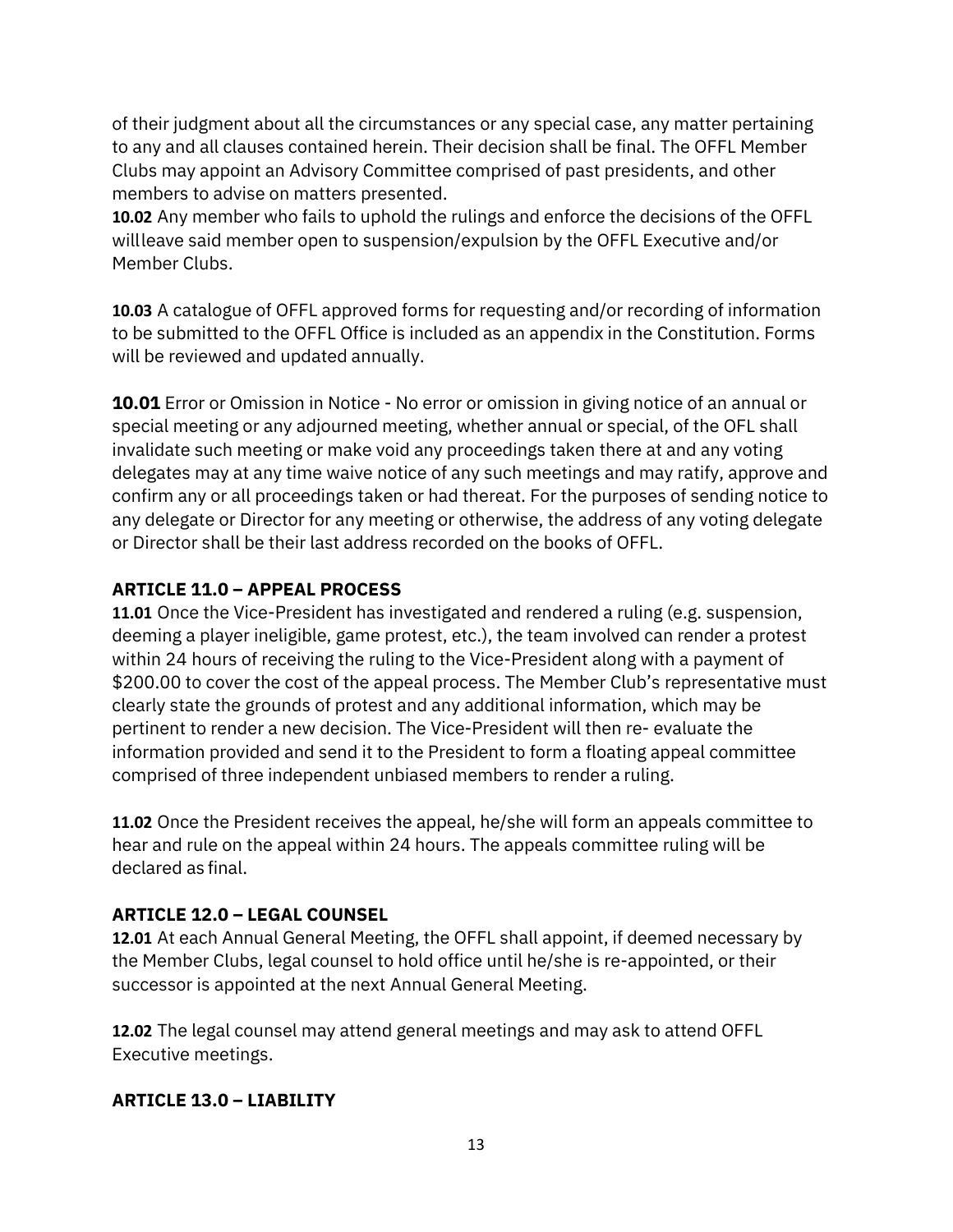**13.01** No member shall be held personally liable for any damages or injury or loss suffered by any person, club or organization because of any direct or indirect actions of OFFL or of anyone on the OFFL's behalf. No members of the OFFL are authorized to act on behalf of the OFFL without the formal consent of the OFFL, granted by a majority vote by the OFFL Member Clubs. Any members or person purportedly acting on behalf of the OFFL without necessary authorization does do strictly at his/her own risk and liability.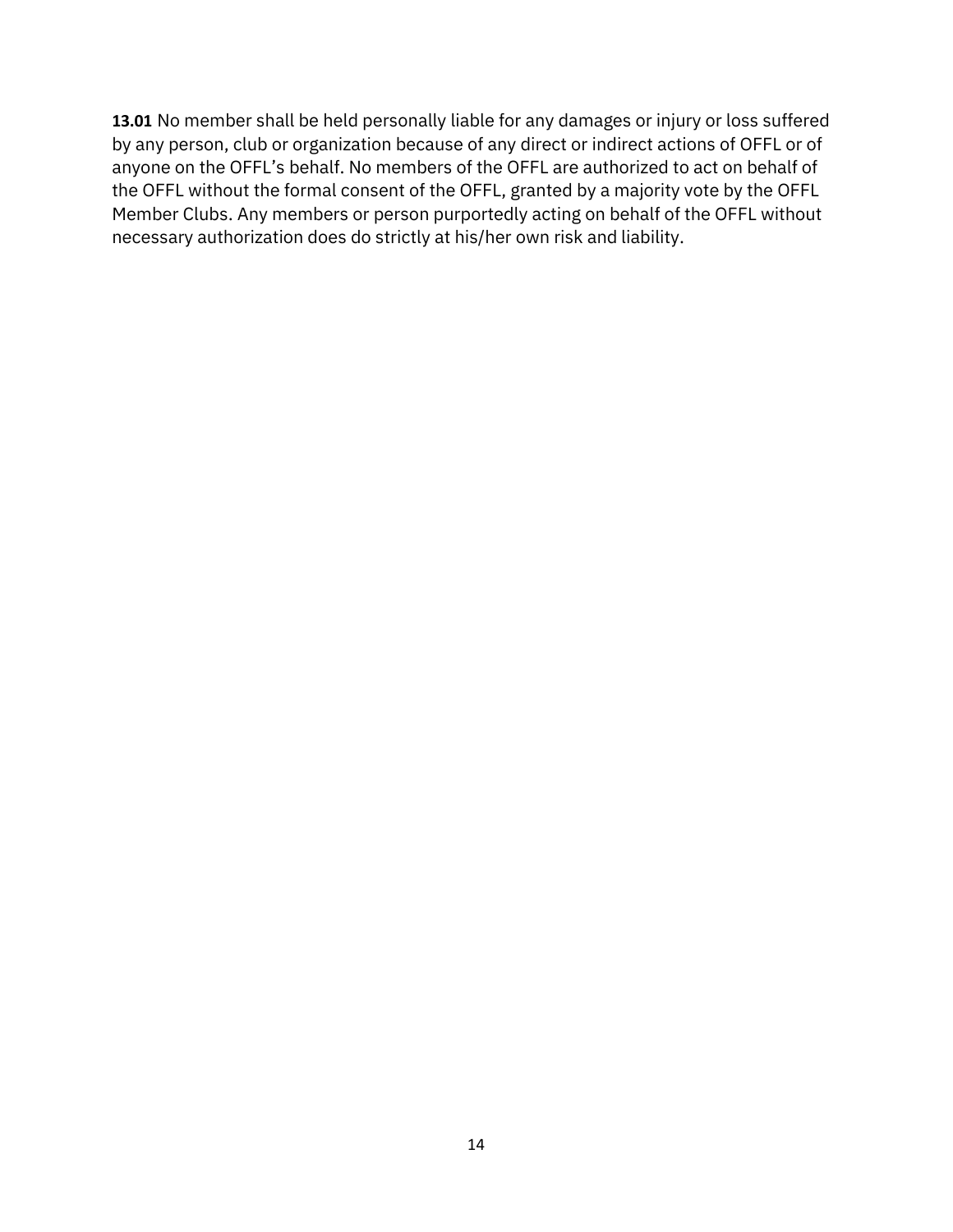**13.02** Should the OFFL contribute or loan property or equipment to individuals or organizations, such is done with the understanding that the receiver will utilize the property at his/her own risk and agreed not to hold OFFL or any members thereof liable for damages that may result from any defect or shortcoming in the foresaid property.

**13.03** Every Member Club or Executive of the OFL or any other person who has undertaken any liability on behalf of the OFFL shall be indemnified and saved harmless out of the funds of the OFFL, from and against,

a) all costs, charges and expenses whatsoever which such Director, Officer or other person sustains or incurs in or about any action, suit or proceeding that is brought, commenced or prosecuted against him/her, for or in respect of any act, deed, matter or whatsoever made, done or permitted by him/her in or about the execution of the duties of his/her office or in respect of any suchliability;

b) all other costs, charges and expenses that he/she sustains or incurs in or about or in relation to the affairs thereof, except such costs, charges or expenses as are occasioned by his/her own act, neglect or default if such act, neglect is both willful and wrongful.

**13.04** No Member Club or Executive for the time being of OFFL shall be liable for the acts, receipts, neglector defaults of any other Member Club or Executive or employee or for joining in any receipt or act for conformity or for any loss, damage or expense happening to OFFL through the insufficiency or deficiency of any security in or upon which any of the monies of or belong to OFFL shall be placed out or invested or for any loss or damage arising from bankruptcy, insolvency, or fortuitous act or any person, firm or corporation including any person, firm or corporation with whom monies, securities or other assets belonging to OFL of for any other loss, damage or misfortune whatever which may happen in the execution of the duties of his/her respective office or trust or in relation thereto unless the same shall happen by or through his/her own act, neglect or default if such act, neglect or default is both willful and wrongful.

## **ARTICLE 14.0 – SUSPENSIONS/SANCTIONS**

**14.01** All members will recognize suspensions and sanctions set forth by other football organizations. No player, coach or volunteer can participate in any OFFL game or event while under suspension by another football organization.

## **ARTICLE 15.0 – FAIR PLAY STATEMENT**

**15.01** The OFFL Code of Ethics has been developed to protect and promote the best interests of the game. Its primary purpose is to clarify and distinguish ethical and approved professional practices from those, which are detrimental, and to promote the principles of fair play in football. Its secondary purpose is to emphasize the purpose and value of football, and to stress properfunction of all those involved in relation to schools, public and the players. The ultimate success of the principles and standards of the Code depends upon the football coaches, administrators, and players of the game. Individuals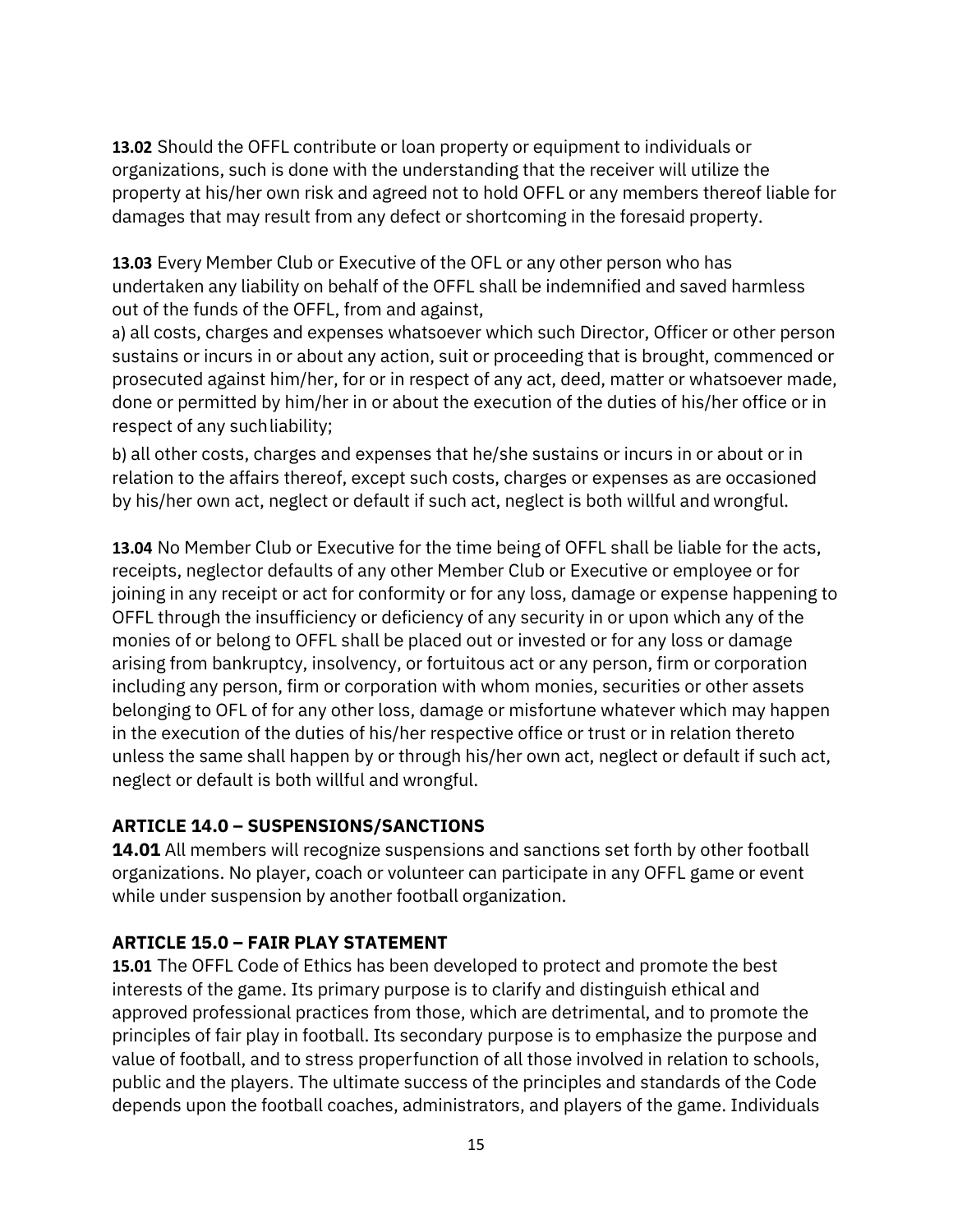should never place the value of a win above that of instilling the highest desirable ideals and character traits in the players. The safety and welfare of the players should always be uppermost in their minds, and they must never be sacrificed for any personal prestige or selfish glory.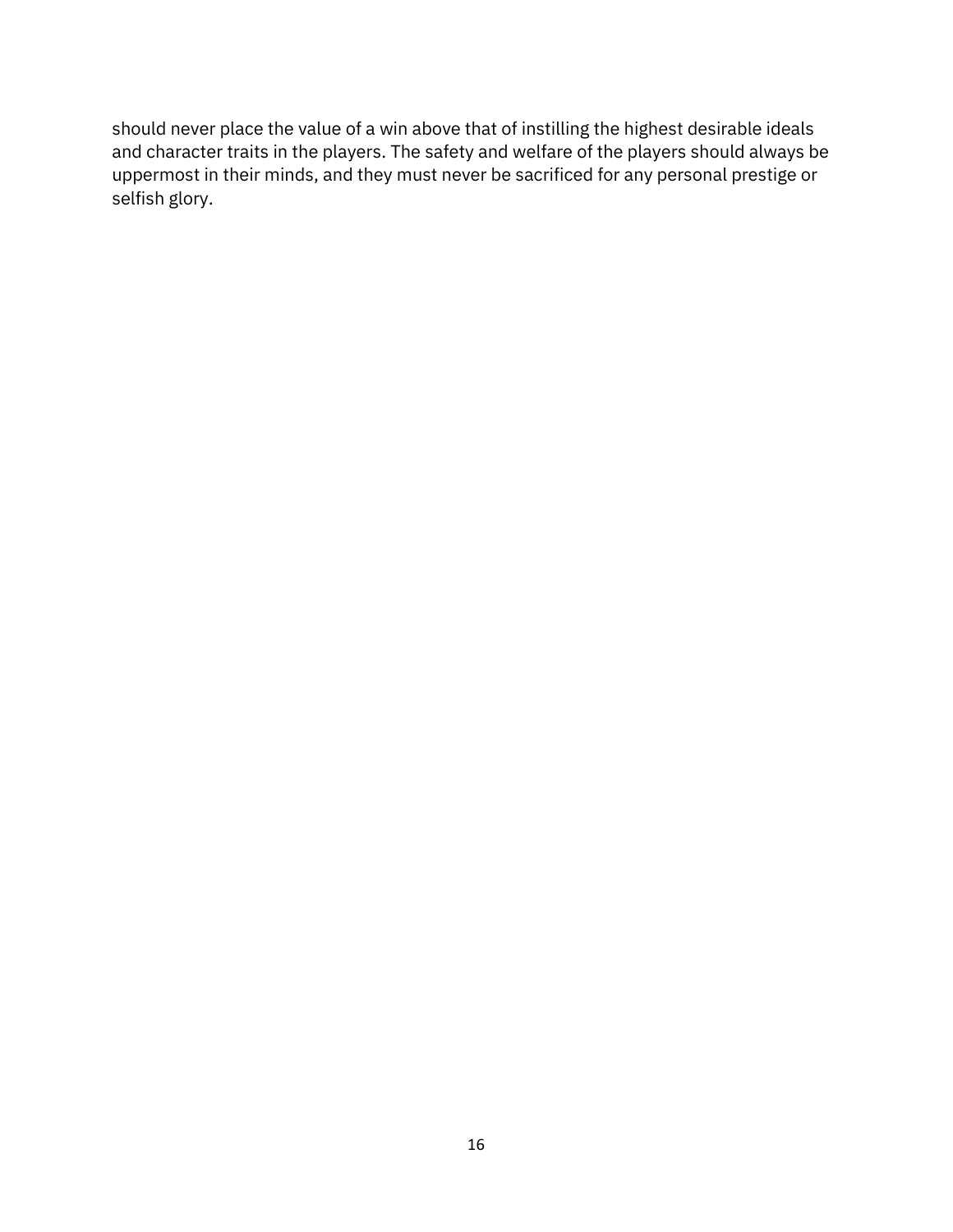**15.02** In teaching the game of football, coaches must realize that there are certain rules designedto protect the player and provide common standards for determining a winner and loser. Any attempts to beat these rules, or take unfair advantage of an opponent, or to teach deliberate unsportsmanlike conduct have no place in the game of football, nor have any coaches, guilty of such teaching, the right to call themselves coaches.

**15.03** All member clubs on the OFFL agree to abide by the code of conduct set out in theBy-Laws.

## **ARTICLE 16.0 – GENDER EQUITY/ACCESS TO PERSONS WITH A DISABILTY STATEMENT**

**16.01** OFFL prompts the principles of Gender Equity throughout its organizations and volunteer committees, by demonstrating a commitment to equity and access for women as athletes, coaches, officials, volunteers and leaders. Representation of OFFL's committees and member organization administrations is of paramount importance to reflect the individuals participating in tackle football programs in Ontario.

**16.02** Access to all programs and committees are to be provided on a fair and equitable basis toall individuals wishing to volunteer their time and effort. Approval to participate in any program or committee will be based on the individual's ability to contribute to the program or committee and not on his/her gender, ethnicity, color, religion, or physical ability. OFL is totally committed to a complete range of opportunities and choices to achieve personal, social and economic benefits from all our programs.

## **ARTICLE 17.0 – DRUG FREE STATEMENT**

**17.01** It is the position of OFFL to oppose the use of Banned and Restricted Doping Classes and Methods and to be proactive in education to discourage their use. This position is since banned substances, which artificially enhance performance in training and competition, are harmful to health, ethically wrong, and ultimately a threat to amateur sporttoday.

**17.02** OFFL is unequivocally opposed to the use by amateur football athletes of any Banned and Restricted Doping Classes and Methods in contravention to the rules and is equally opposed toany encouragement of the usage of such substances by individuals in positions of leadership, such as coaches, medical practitioners, sports scientists, the athletes themselves, or by any other members of the OFFL.

**17.03** OFFL and its member associations agree to adopt and follow the Canadian Policy onPenalties for Doping Sport and the Canadian Doping Control Regulations as endorsed and provided by Sport Canada Centre for Ethics in Sport.

## **ARTICLE 18.0 – CONTRACT & PERFORMANCE BOND**

**18.01** Each team will enter into contract with the league to ensure that the team follows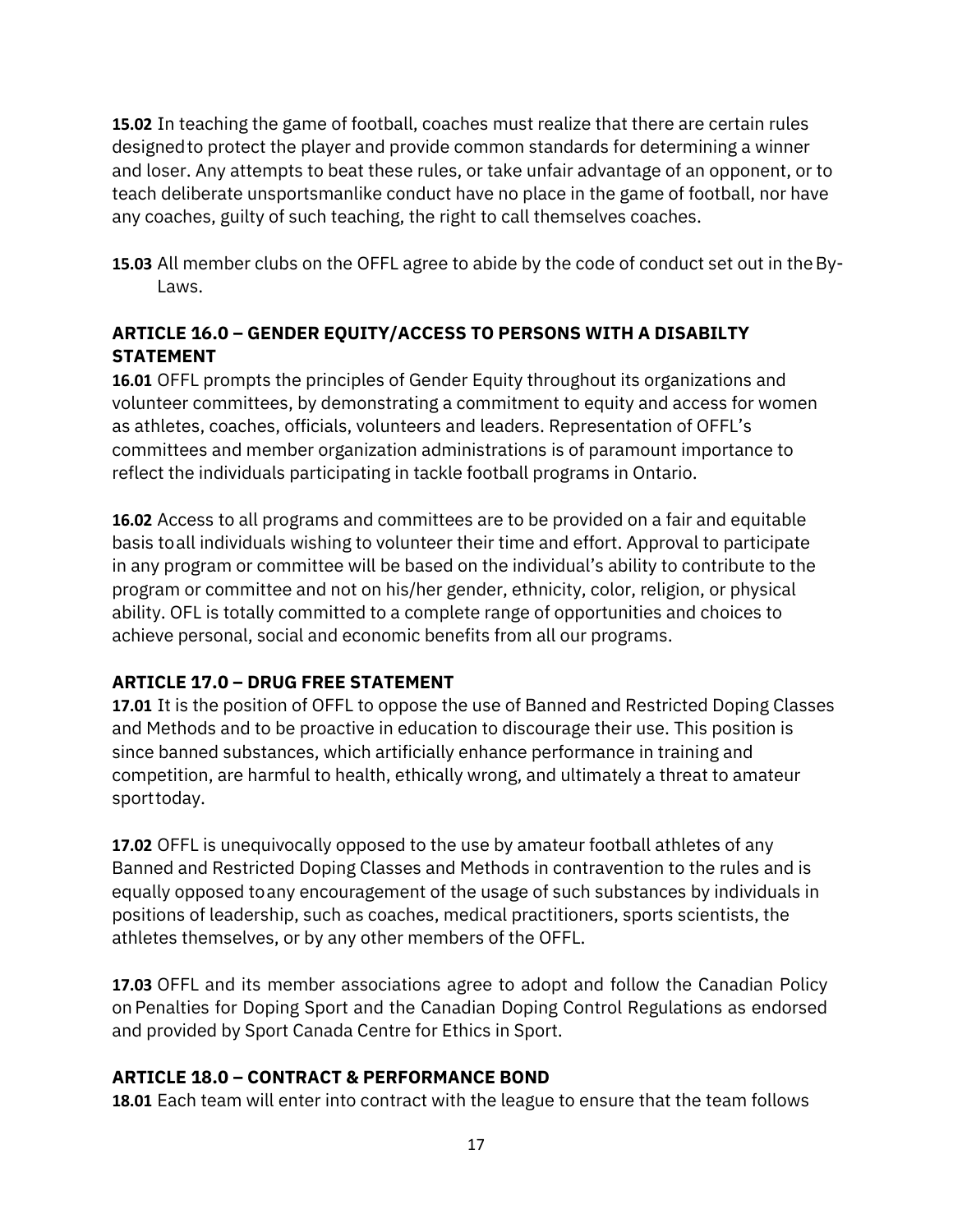the rules as stated in the Constitution of the league and league playing rules while always holding the league in high esteem. Failure to do so can result in penalties assessed by the Commission, which may include suspension of the team.